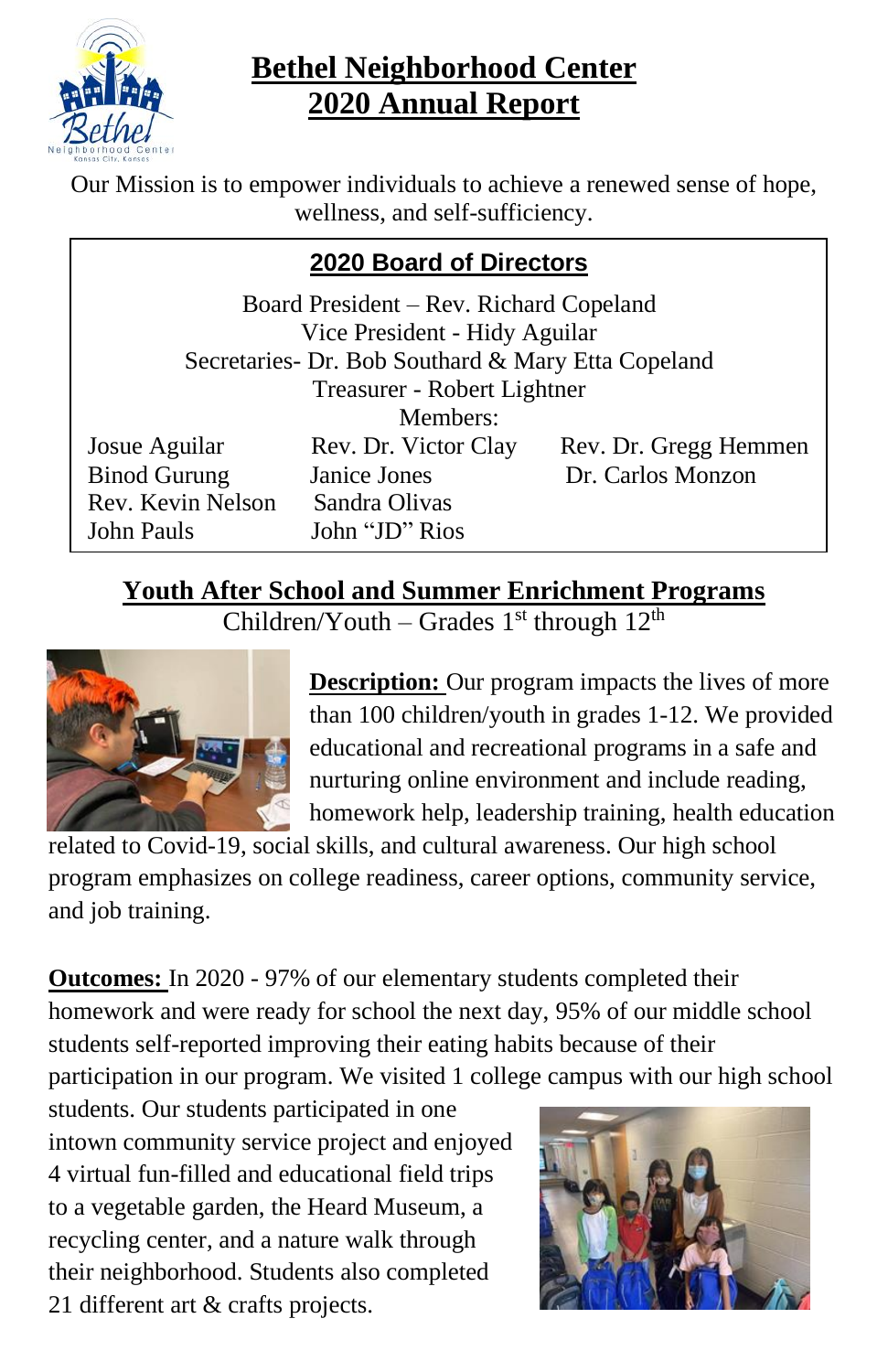

# **Senior Program**

Senior adults 60 years and better

**Description:** Our seniors attend lunch Monday-Friday accompanied by programs allowing them to socialize, participate in Bingo, games, music, arts

and crafts, Healthy Lifestyle classes, community service and field trips. We have a nurse teaching healthy lifestyles and a visiting nurse who monitors blood pressure/glucose and weight on a monthly basis.

**Outcomes:** In 2020, out of the 31 seniors enrolled, 17 of them attended regularly prior to COVID restrictions beginning in March. Although we were not able to hold in person programming for the remainder of 2020 we continued to stay in contact with each senior with a weekly call, crafts, recipes, a letter from the nurse and bag of produce. We provided 24 seniors with a bag of produce every Tuesday, even providing home delivery for 15 seniors who could not pickup up.

### **Food Pantry** Residents of Wyandotte County

**Description:** Our pantry offers a variety of culturally appropriate foods, baby diapers, wipes, and formula to neighborhood residents. We provided hygiene products and clothing when available. Our pantry is stocked with donations from KCK public schools, US Postal Carriers, churches, and individuals and in partnership with the Junior League of Wyandotte and Johnson County. Weekly food drops from First Baptist Church of Stilwell, KS helps us distribute more

fresh produce and bread to our community.

**Outcomes:** In 2020, we had to adapt to COVID restrictions by changing to contactless pick up outside the building and adding weekly food orders to help keep our shelves stocked as KCK public school and the post office were not able to have their food drives this year. We saw an increase of



145% in those accessing our pantry as many were affected by COVID. We helped more than **23,087** adults, senior citizens and children and handed out more than **157,284** pounds of fresh produce, bread, dry goods, and nonperishable foods. We also provided baby diapers, baby food, and baby wipes to 658 infants/toddlers: giving out 8,554 baby diapers throughout the year.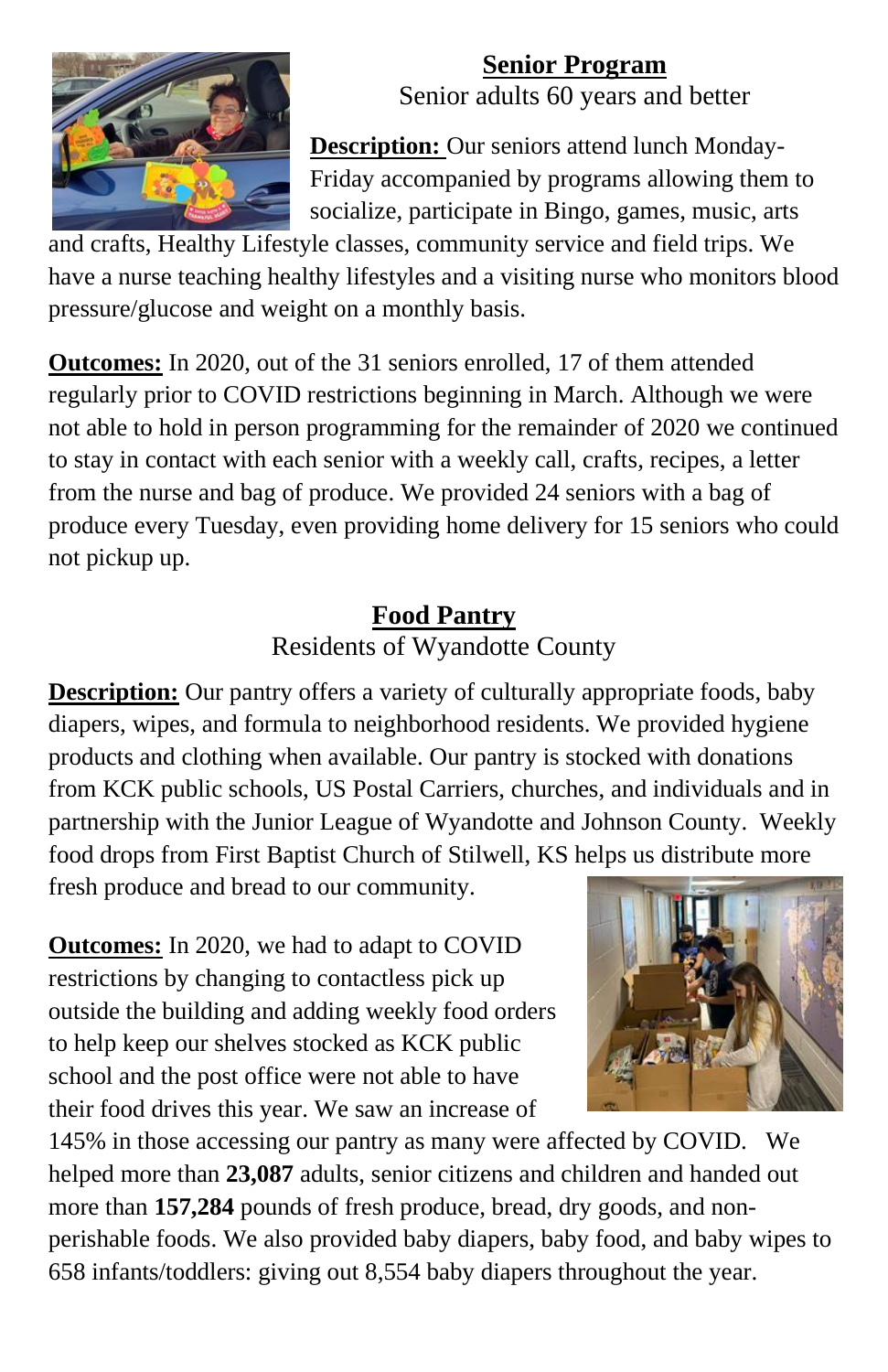#### **Assistance with Language Translation and Notary**

Refugees, Immigrants, Economically Disadvantaged **Description:** Bethel staff members speak more than 10 languages helping us to provide culturally appropriate programs and services to our community. They help in advocacy, filling forms for schools, jobs, and clinics, translation of documents like birth certificates, legal matters, proof of income, authorization



forms and much more. A staff notarizes important documents for low-income families.

**Outcome:** Bethel was able to assist 63 individuals in 2020. The assistance we provided

ranges from translation of forms, notarized court documents, income letters, permission to travel letters, daycare forms, deeds, and helped in reading/interpreting and replying important mails and providing current COVID information to various languages.

#### **Sewing Class** Immigrants, Newcomers, Refugees

**Description:** In partnership with Once We Were Refugees to offer 9-week sewing classes to touch on the basics. At the end of the program students receive a Certificate of Accomplishment, the machine they learned on, a new pair of scissors, iron, ironing board, thread and 10 yards of fabric.

**Outcome:** Bethel had 12 students graduate and 1 who had job placement. 4 graduating students continue to return weekly to add to their skills by learning new patterns outside of the class curriculum.



## **ESL/Citizenship Classes** Immigrants, Newcomers, Refugees

**Description:** Adult ESL/Citizenship classes meet weekly for two hours on Fridays. They work on conversational English, learn new vocabulary, and listen to, read, and learn pronunciation. For immigrants who have lived in the US for five years or more, we have been preparing them to become citizens by teaching the 100 civic questions and answers they have to know to pass the citizenship interview. We had 27 registered adult students from the Burmese and Nepali community attend in the first 8 weeks of 2020 before COVID restrictions began on large gatherings.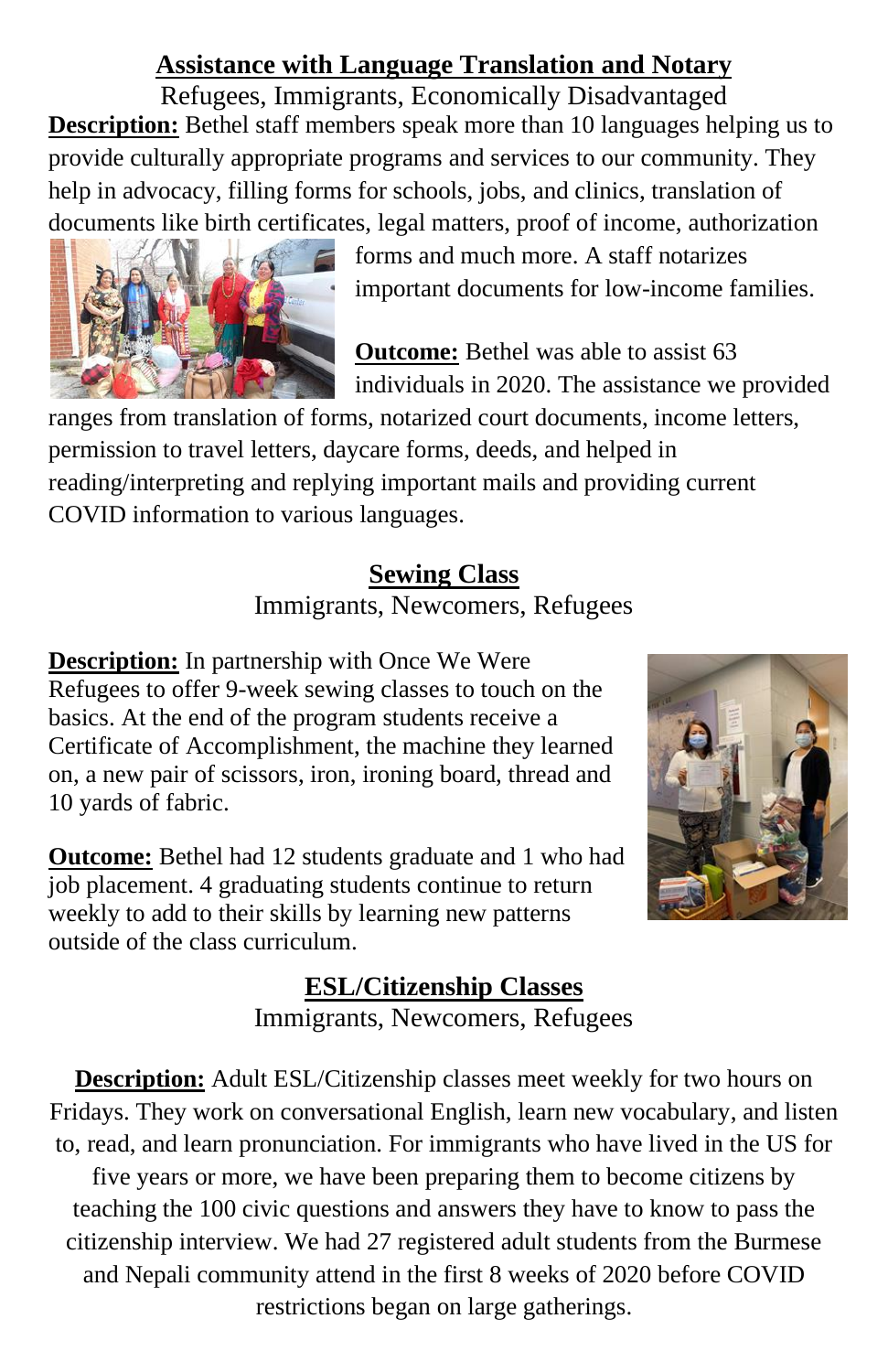# **Bethel Christmas Shop**

Bethel Families & Program Participants

**Description:** Bethel offers a Christmas Shop in partnership with Prairie Baptist Church since 1968 and other churches and individuals, providing gifts and much needed items for low-income families year



after year. Families submit their needs list which included request for food, basic needs, and other household items. Families receiving Christmas baskets are asked to attend financial literacy training to help their family.



**Outcomes:** In December, Bethel helped 66 families, 28 seniors and more than 85 Bethel youth. 13 different churches, Sunday school groups, businesses, families, individuals, KCK Fire Department and 30 KU hospital departments assisted us in providing items for Christmas. Bethel seniors were adopted by members of Grace Baptist Church and 5 KU hospital departments. Elementary youth

received shoebox gifts from Woodlawn Baptist Church, Bethany Baptist Church, City Life Church, Delta Dental of Kansas, Vonda Brecheisen, Judy Woods and Elita Fry.

# **Capital Campaign: Magnifying the Light & Hope**

**Description:** Over 3.1 million dollars had been raised at the end of 2020 for our capital campaign to renovate and expand our existing building and programs since we began in May 2015. Renovations include a safer drop off entry way, updated outdoor recreation areas, updated



existing building with an addition of a garage and a large multipurpose room that will allow us to double our capacity for students.

Groundbreaking held on April 8, 2017 after reaching initial goal. Temporarily moved to two locations in July 2017 to continue running our programs. Construction began much later than anticipated in winter of 2017 and was expected to be complete by mid-April 2019. During construction we were faced with over \$200,000 in unexpected cost. We received our temporary certificate of occupancy on April 05, 2019 and began to prepare rooms to resume our programs. We received our certificate of occupancy on January 06, 2020 completing all inspections. In 2020 the Bethel Board decided to begin phase 2 as a silent phase to raise funds to add the new multi-purpose room as planned.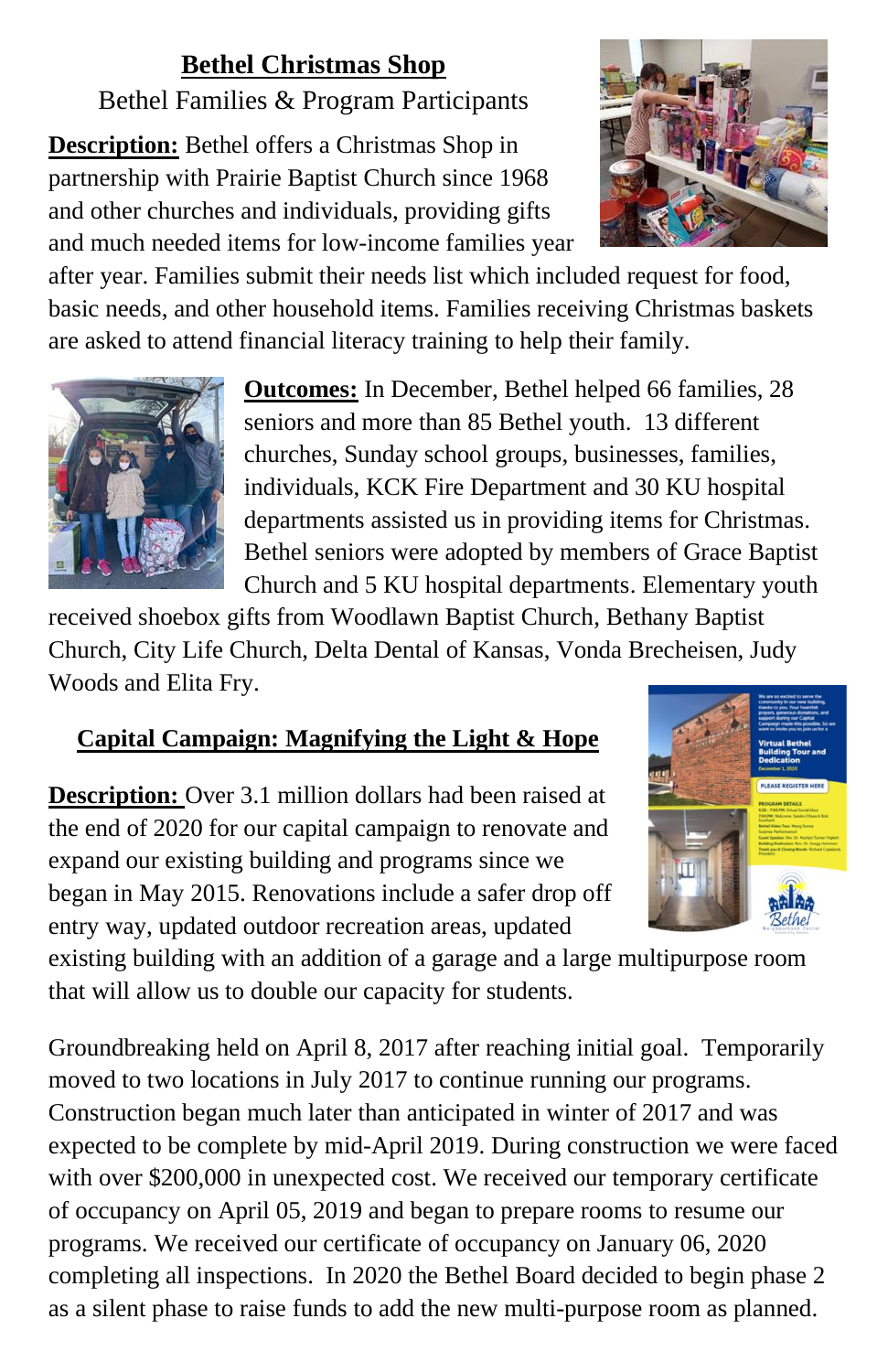#### **Service Breakdown Statistics**

### **Youth Program Participants**

| <b>Total Youth</b> | 103             |
|--------------------|-----------------|
| Hispanic           | 72 participants |
| Asian              | 30 participants |
| <b>Black</b>       | 01 participants |
| White              | 00 participants |
| Other              | 00 participants |



# **Senior Program Participants**

Total seniors: 31 60 years and better

| Hispanic | 20 participants |
|----------|-----------------|
| Black    | 03 participants |
| White    | 08 participants |



**ESL/Citizenship Class** Asian 100%



#### **Summer Program Theme: I CAN…**

- be creative
- make health choices
	- be a helper



#### **Food Pantry Users**

| Total: 23,087 individuals served |     |
|----------------------------------|-----|
| Hispanic                         | 43% |
| Asian                            | 18% |
| <b>Black</b>                     | 15% |
| White                            | 19% |
| Other/Unknown                    | 05% |

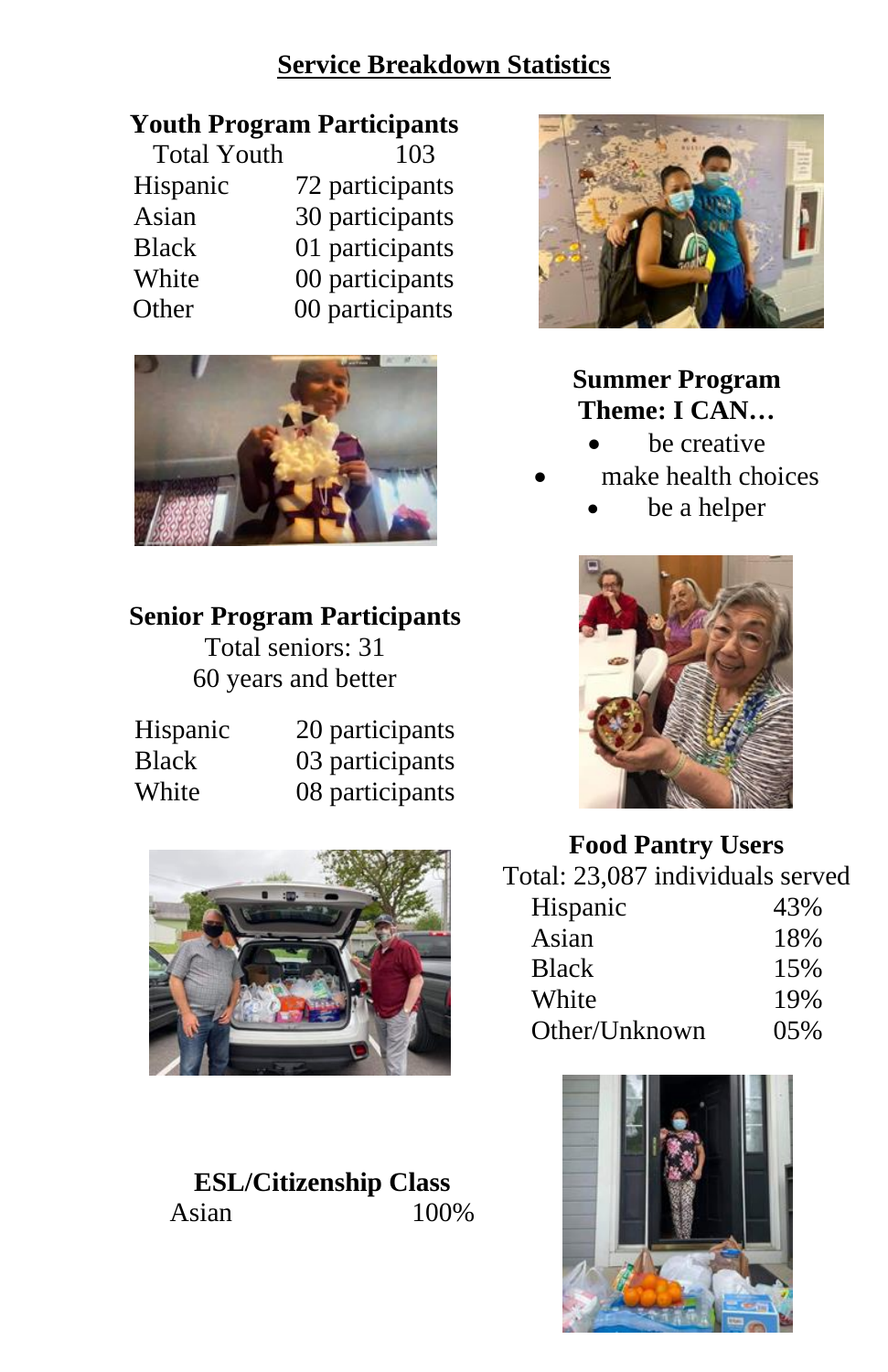#### **Bethel Personal Impacts**

"Doing the program online was a different experience for our kids but they really seemed to enjoy all the games and activities." – Esther, Bethel parent





"Having art projects was a lot of fun and helped take my mind off of schoolwork." - Kelly, Bethel elementary youth

"Even though we didn't get to spend much time with the kids in person, it was great to see them smiling and enjoying the online program." -Jackie, Bethel staff





"Bethel is one of the places which brings happiness in the families all year round." -Raj, Bethel community member

"Thanks Bethel for all that you do. Miss you all." Betty, Bethel senior adult

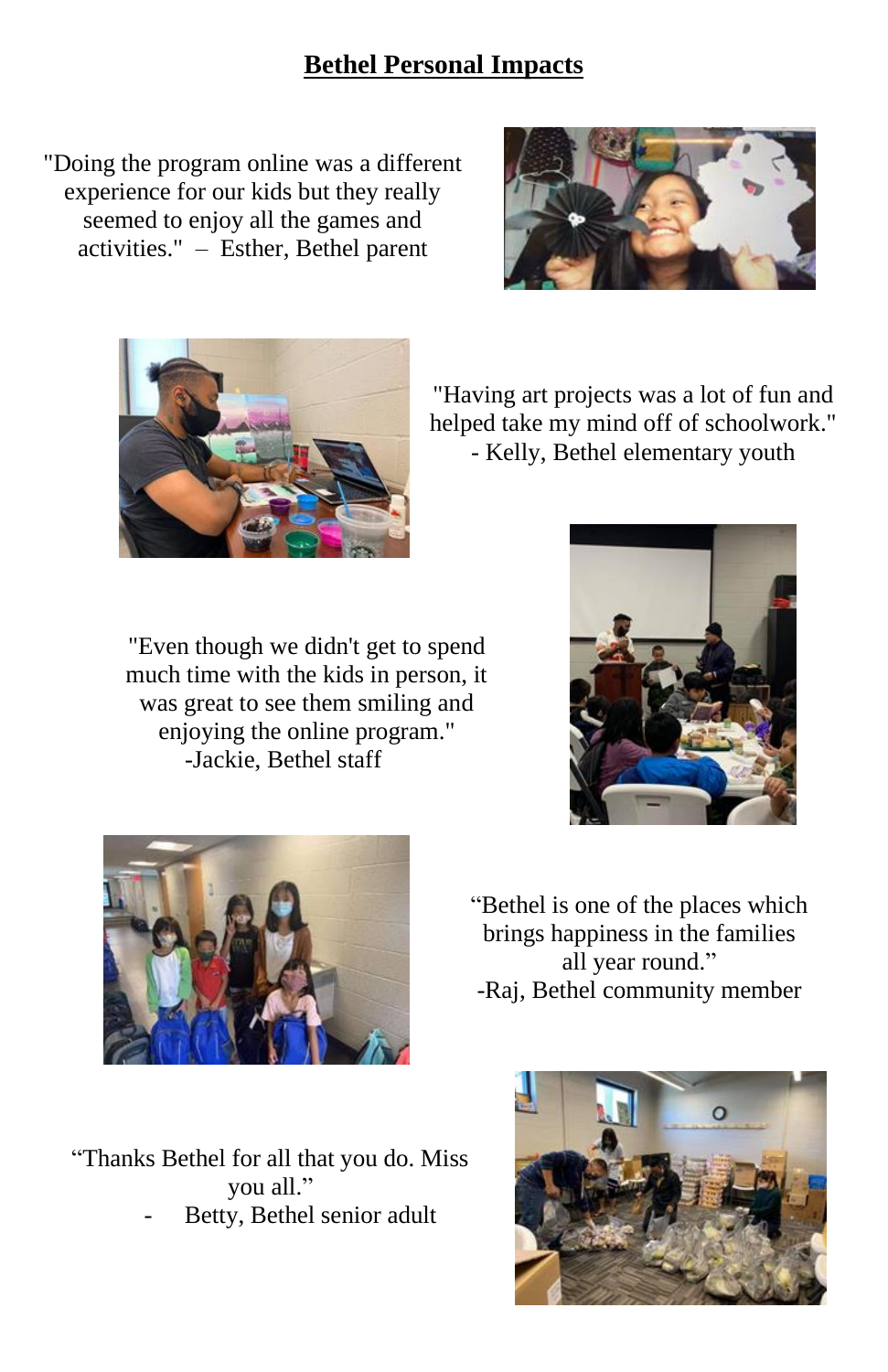### **2020 Snap Shot**

**January 06, 2020** Bethel receives certificate of occupancy.

#### **February 04, 2020**

Bethel staff celebrate KC Chiefs' Super Bowl Championship with the youth.

#### **March 2020**

Bethel staff plan for virtual youth program, weekly senior adult food bags & contactless pantry pick up to continue programs.

#### **April 15, 2020**

Bethel begins to prepare raised gardens to plant for the spring and summer.

#### **May 20, 2020**

Bethel connects with C&C Produce for 15 weekly distribution of 5,000 pounds of fresh produce.

#### **June 01, 2020**

Bethel staff begin first ever virtual summer program for youth with a weekly home delivery of supplies & snacks.

#### **July 2020**

Bethel middle school youth take a virtual tour of Heard Museum.

#### **August 26, 2020**

Bethel has drive-thru Birthday Celebration for turning 109 years old on April 1, 2020.

#### **September 28, 2020**

Bethel sewing class quilts blessed at Judson Baptist Church before being sent to refugee camps.

#### **October 06, 2020**

KU Health Systems brings in another generous food donation to help keep our food pantry stocked.

#### **November 2020**

Bethel helped 10 families affected by COVID with assistance paying mortgage/utilities.

#### **December 1, 2020**

Bethel holds virtual building tour and dedication of renovated campus.

#### **December 7 – 11, 2020**

Bethel Christmas Shop helps 66 families and 28 senior adults.